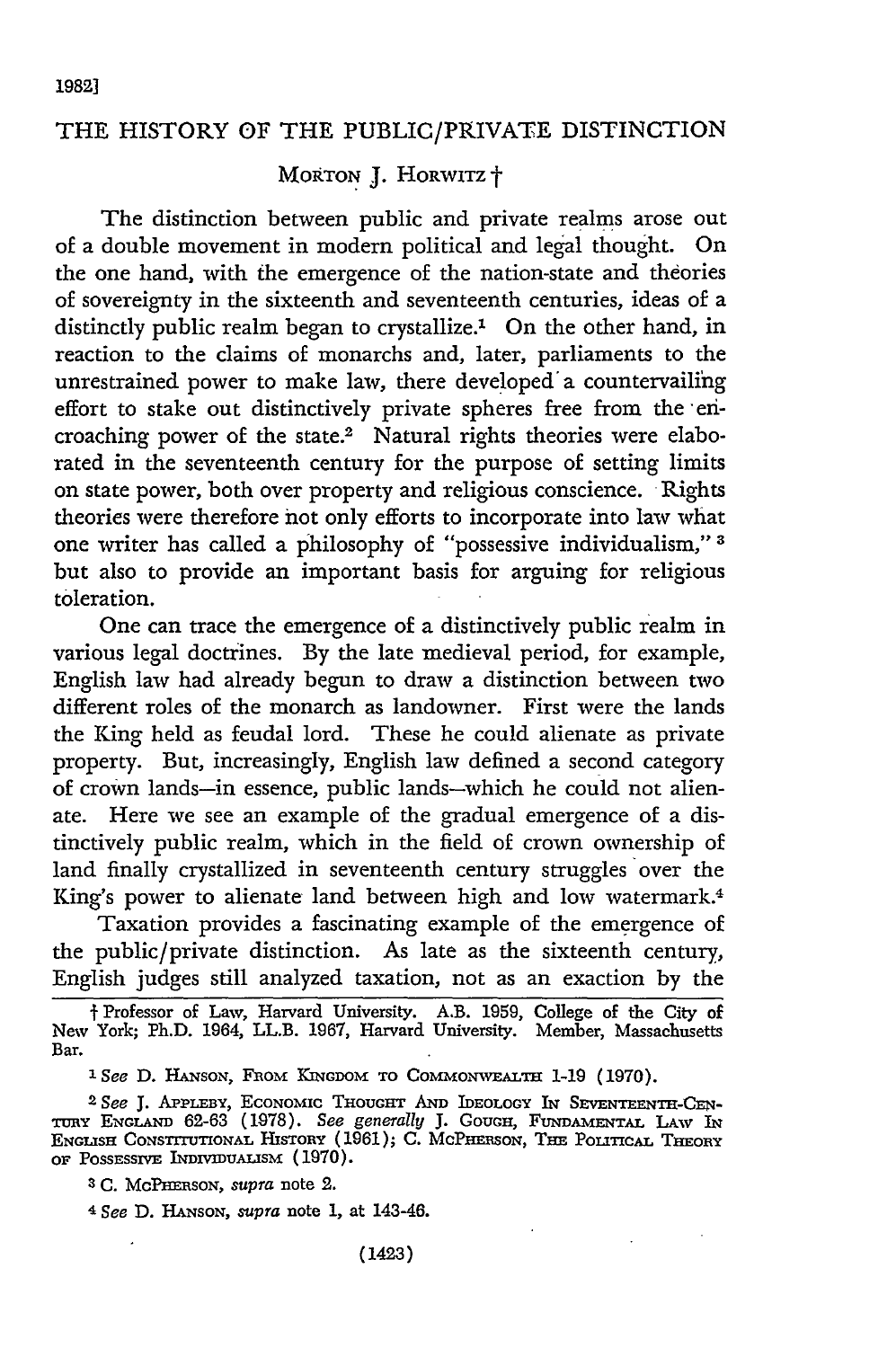state but as a private gift from the donor-the taxpayer. Parliament was thought to have simply arranged this consensual private transaction." Only with the development of theories of sovereignty in the seventeenth century did taxation begin to be understood as part of public law.

Another set of issues illustrates the same point, highlighting how recently it was that a distinctively public realm came to be a generally understood part of political and legal consciousness. Until official from office were analyzed more frequently than not as ques-<br>tions of property. The officeholder often successfully claimed a property interest in the office from which he could not be divested.<sup>6</sup>

So we see, on one side, that it was only gradually that English and American law came to recognize a public realm distinct from medieval conceptions of property. And equally gradually legal doctrines developed the idea of a separate private realm free from public power.

Although one can find the origins of the idea of a distinctively private realm in the natural-rights liberalism of Locke and his successors, only in the nineteenth century was the public/private distinction brought to the center of the stage in American legal and political theory. Before this could occur, it was necessary to undermine an earlier tradition of republican thought that had closely identified private virtue and public interest.7

The emergence of the market as a central legitimating institution brought the public/private distinction into the core of legal discourse during the nineteenth century.<sup>8</sup> Although, as we have seen, there were earlier anticipations of a distinction between public law and private law, only the nineteenth century produced a fundamental conceptual and architectural division in the way we understand the law. One of the central goals of nineteenth century legal thought was to create a clear separation between constitutional, criminal, and regulatory law-public law-and the law of private transactions-torts, contracts, property, and commercial law.

**7G.** WOOD, **THE** CREATION OF **THE** AMmcAN **REPuBmc,** 1776-1787, at 53-65, **608-10 (1969).**

<sup>&</sup>lt;sup>5</sup> Lampson, *Some New Light on the Growth of Parliamentary Sovereignty:*<br>Wimbish versus Taillebois, 35 AM. POL. SCI. REV. 952 (1941).<br><sup>6</sup> W. NELSON, AMERICANIZATION OF THE COMMON LAW 125 (1975); Nelson,<br>Officeholding And *And Style In American Administrative History,* 10 LAW & Soc'y Ruv. 187, 194-95 (1976).

**<sup>8</sup>**The classic work is K. PoLANyI, **THE** GREAT **TRANsFoRMAnToN** (1944). *See* generally P. ATTYAH, THE RISE AND FALL OF FREEDOM OF CONTRACT 226-31 **(1979).**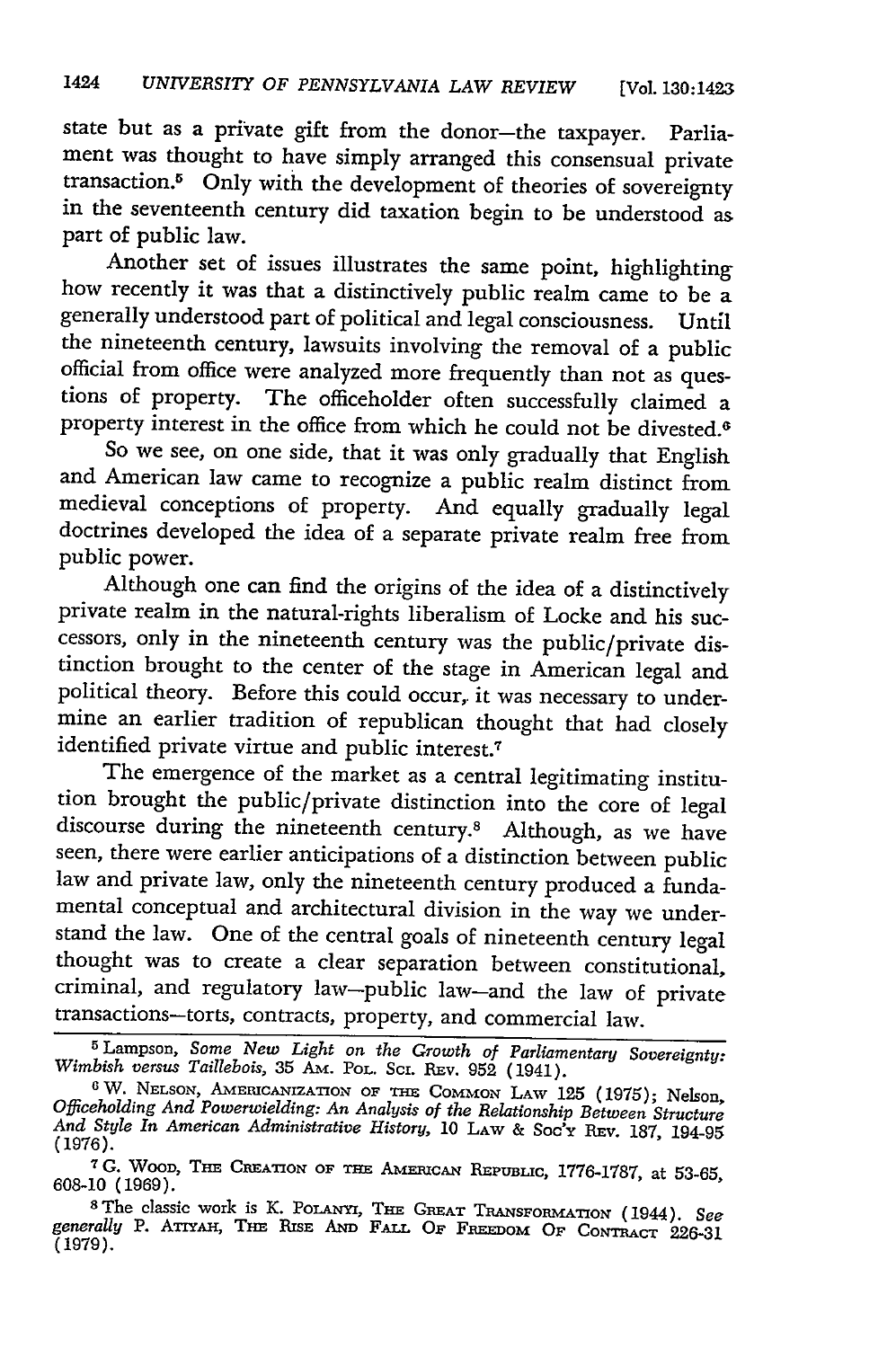Let me offer some illustrations. Among the most famous is the entirely novel separation between public and private corporations in the *Dartmouth College Case9* decided in 1819. Its purpose--certainly the purpose of Justice Story's famous concurring opinion-was to free the newly emerging business corporation from the regulatory public law premises that had dominated the prior law of corporations, whether municipal or trading corporations, both of which were regarded as arms of the state.

Another more all-encompassing example is the effort of nineteenth century thinkers to contractualize-that is, to "privatize"-a host of common law doctrines that had previously served to regulate bargains. The watering-down of doctrines like the rule that equity will not enforce unfair contracts was inspired by the idea that contract is an entirely private institution between consenting individuals in which the state should have no interest.<sup>10</sup> By 1850, it was common for courts to permit parties to contract out of common law duties, which only one generation earlier had been regarded as beyond their power to alter.<sup>11</sup>

A final example of the persistent effort of late nineteenthcentury legal thinkers to create a sharp distinction between public and private law was the movement to eliminate punitive damages in tort. Because the purpose of punitive damages was to use the tort law to regulate conduct, not merely to compensate individuals for injuries, their imposition was regarded as a usurpation of the public law functions of the criminal law. Several states abolished punitive damages on the grounds that combining public and private law functions was an unhealthy and dangerous business.<sup>12</sup>

What were the concerns that created a virtual obsession with separating public and private law, both conceptually and practically, during the nineteenth century? Above all was the effort of orthodox judges and jurists to create a legal science that would sharply separate law from politics. By creating a neutral and apolitical system of legal doctrine and legal reasoning free from what was thought to be the dangerous and unstable redistributive tendencies of democratic politics, legal thinkers hoped to temper the problem of "tyranny of the majority." Just as nineteenth-century political economy elevated the market to the status of the paramount insti-

<sup>9</sup>Trustees of Dartmouth College v. Woodward, **17 U.S.** (4 Wheat.) 518, 559, **669-73** (1819).

<sup>10</sup> See generally P. ATIYAH, *supra* note 8.

<sup>11</sup> M. HORWITZ, THE TRANSFORMATION OF AMERICAN LAW 201-07 (1977).

<sup>12</sup> *See, e.g.,* Murphy v. Hobbs, 7 Colo. 541, 5 P. 119 (1884); Fay v. Parker, 53 N.H. 342 (1872).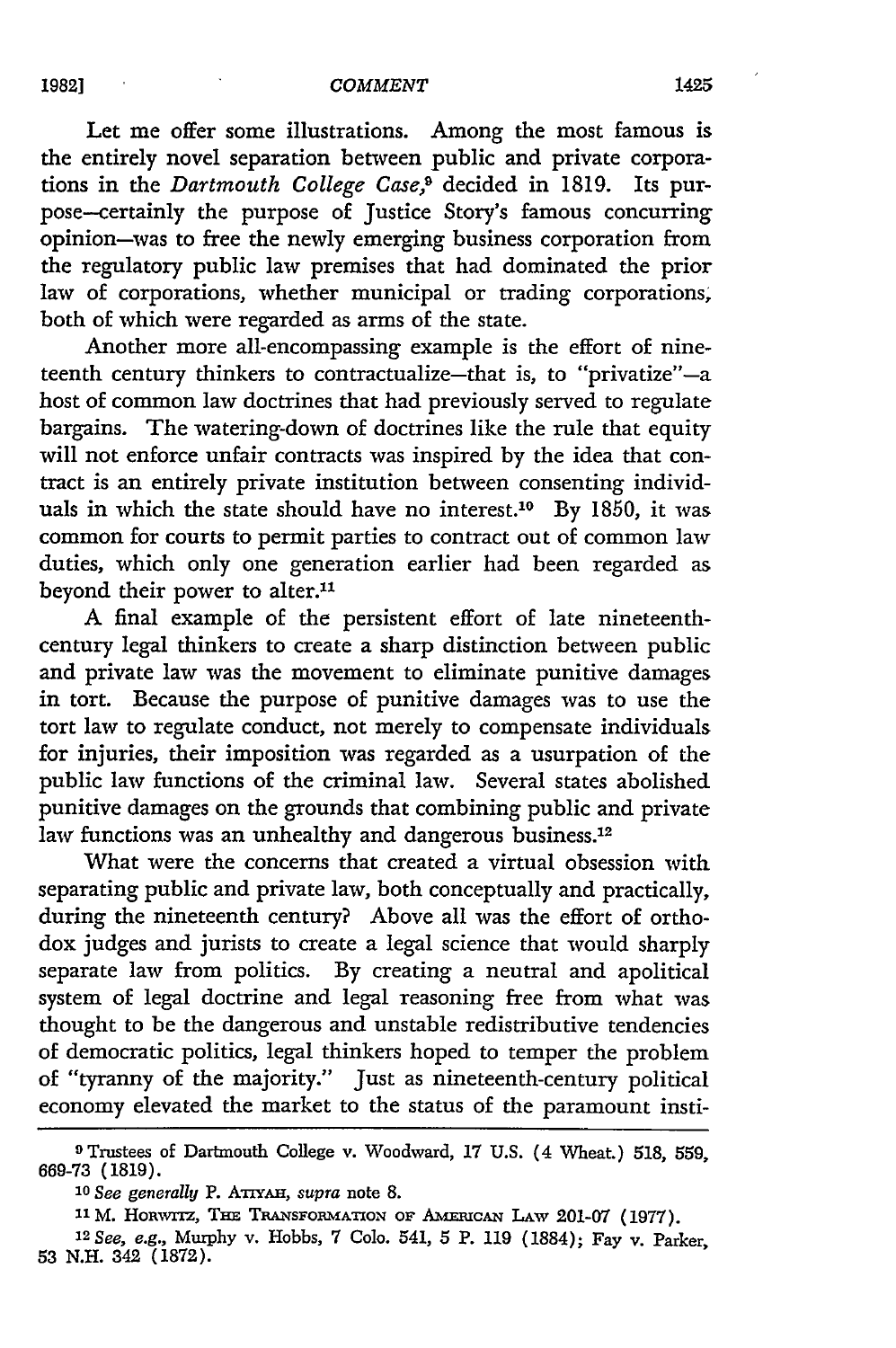tution for distributing rewards on a supposedly neutral and apolitical basis, so too private law came to be understood as a neutral system. for facilitating voluntary market transactions and vindicating injuries to private rights. The hostility to statutes expressed by nineteenth-century judges and legal thinkers reflected the view that state regulation of private relations was a dangerous and unnatural public intrusion into a system based on private rights.

The sharp distinction between public and private began to come under attack in reaction to the Supreme Court's 1905 decision in *Lochner v. New York*,<sup>13</sup> constitutionalizing freedom of contract. For the next thirty years, the most brilliant and original legal thinkers America has ever had devoted their energies to exposing the conservative ideological foundations of the public/private distinction. Culminating in the Legal Realist Movement of the 1920's and 1930's, judges such as Holmes, Brandeis, and Cardozo and legal theorists such as Roscoe Pound, Walter Wheeler Cook, Wesley Hohfeld, Robert Lee Hale, Arthur Corbin, Warren Seavey, Morris Cohen, and Karl Llewelyn devoted themselves to attacking the premises behind the public/private distinction.<sup>14</sup> Paralleling arguments then current in political economy, they ridiculed the invisiblehand premise behind any assumption that private law could be neutral and apolitical. All law was coercive and had distributive consequences, they argued. It must therefore be understood as a delegation of coercive public power to individuals, and could only be justified by public policies. Contract, that most "private" of nineteenth-century legal categories, was reconceptualized as simply a delegation of public power that could be justified only by public purposes. Fuller and Perdue's famous 1936 article on contract damages **15** demonstrated that awarding damages for breach of contract could not be deduced from the "logic" of contract or from the will of the parties, but was a state-imposed sanction determined by the choice among policies. *Shelley v. Kraemer* **1 <sup>6</sup>**is perhaps the most famous culmination of a generation of successful attacks on the public/private distinction.

By 1940, it was a sign of legal sophistication to understand the arbitrariness of the division of law into public and private realms.

**16** 334 U.S. 1 (1948).

**<sup>13</sup>**198 U.S. 45 (1905).

<sup>&</sup>lt;sup>14</sup> See, e.g., Cohen, Property and Sovereignty, 13 CORNELL L.Q. 8 (1927) Cohen, *The Basis of Contract,* 46 HAav. L. REv. 553 (1933); Hale, *Force and the State: A Comparison of "Political" and "Economic" Compulsion,* 35 **CoLum.** L. **REv.** 149 (1935); Pound, *Liberty of Contract,* 18 YALE LJ. 454 (1909).

**<sup>15</sup>**Fuller & Perdue, *The Reliance Interest in Contract Damages (pt.* 1), 46 YALE L.J. **52** (1936).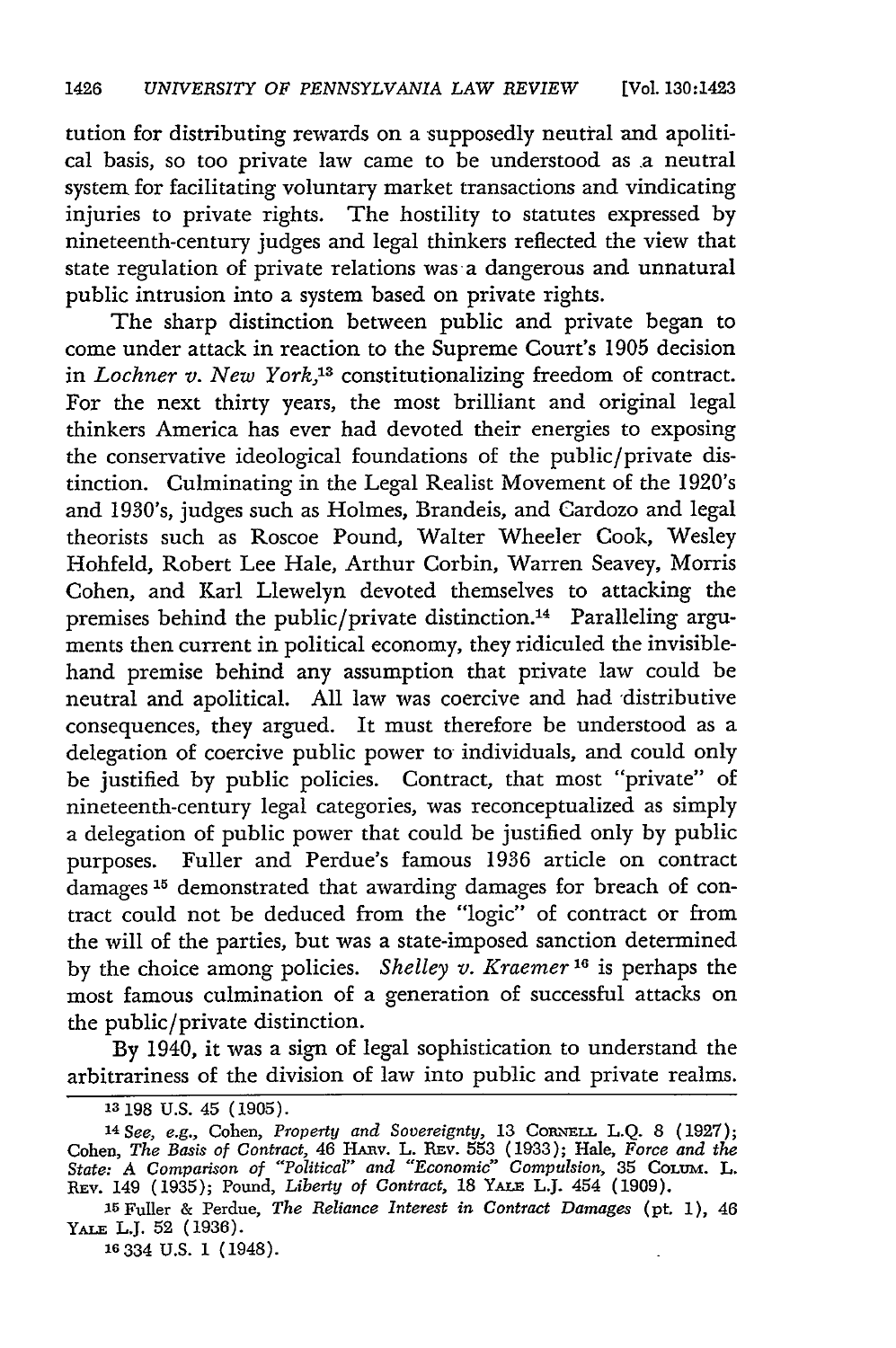No advanced legal thinker of that period, I am certain, would have predicted that forty years later the public/private dichotomy would still be alive and, if anything, growing in influence. What accounts for its surprising vitality?

Until World War II, twentieth-century progressivism emphasized the role of the state in creating institutions that would promote a public interest.<sup>17</sup> In reaction to the spread of totalitarianism, progressivism after World War II capitulated to the argument that any substantive conception of the public interest was simply the first step on the road to totalitarianism.<sup>18</sup> The idea of a public interest thus came to be formulated in the purely proceduralist terms of interest-group pluralism-simply as whatever was the outcome of competition among interest groups.<sup>19</sup> This was, it should be emphasized, a twentieth-century return to a market theory of the public interest-but this time the competitors were groups and the market was the political process.

Earlier, progressivism posited a sharp conflict between a substantive public interest and private self-interest, and regarded a primary function of the state as creating institutions that would transcend private self-interest. Unless the individualism and selfishness that was part of the culture of capitalism could be moderated, they believed, the system could not survive. Most of the Legal Realists operated out of this political paradigm and understood their task to be the moderation and limitation of private greed and domination.

But once the idea of a substantive public interest began to confront ridicule after World War II, the function of the state came to be redefined as simply a reflection of the sum of the vectors of private conflict. Private self-interest, which under the progressive program was to be kept suspiciously in check, once again became the only legitimate political reality, and the idea of an autonomous public realm began correspondingly to sink into oblivion.

The recent revival of natural-rights individualism in legal and political theory is a symptom of the collapse of a belief in a distinctively public realm standing above private self-interest. It is not only a dangerous symptom of the unravelling of all sense of community,

19 Schubert, *Is There A Public Interest Theory?*, in THE PUBLIC INTEREST 162. (C.J. Friedrich ed. 1962); Sorauf, *The Conceptual Muddle, in id.* 183.

*<sup>17</sup>See* J. LANis, ThE **ADMINIsTRATIVE PROCESS** 10-16, 26-28, 98-99 (1938); Lewis, *The "Consumer" and "Public" Interests Under Public Regulation, 46 J. Pol.* ECON. 97, 105 (1938).

<sup>&</sup>lt;sup>18</sup> See E. Purcell, The Crisis of Democratic Theory: Scientific Natural-ISM AND THE PROBLEM OF VALUE 235-66 (1973).